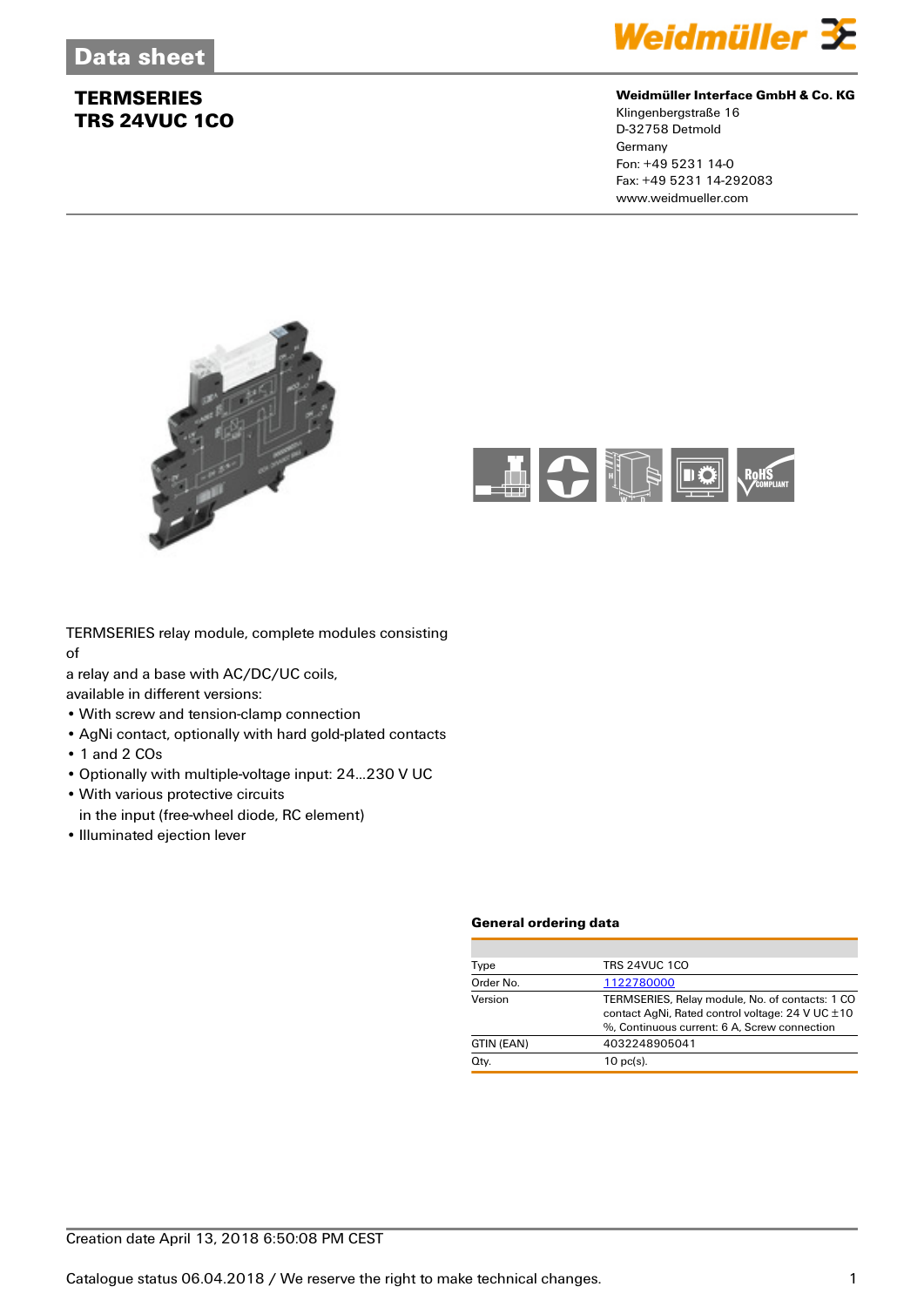# **Technical data**



### **Weidmüller Interface GmbH & Co. KG**

Klingenbergstraße 16 D-32758 Detmold Germany Fon: +49 5231 14-0 Fax: +49 5231 14-292083

| <b>Dimensions and weights</b>                                                         |                                                       |                                                |                                            |
|---------------------------------------------------------------------------------------|-------------------------------------------------------|------------------------------------------------|--------------------------------------------|
|                                                                                       |                                                       |                                                |                                            |
| Width                                                                                 | $6.4 \text{ mm}$                                      | Width (inches)                                 | 0.252 inch                                 |
| Height                                                                                | 89.6 mm                                               | Height (inches)                                | 3.528 inch                                 |
| Depth                                                                                 | $\overline{8}$ 7.8 mm                                 | Depth (inches)                                 | 3.457 inch                                 |
| Net weight                                                                            | 34 <sub>g</sub>                                       |                                                |                                            |
| Temperatures                                                                          |                                                       |                                                |                                            |
|                                                                                       |                                                       |                                                |                                            |
| Humidity                                                                              | 5-95% rel. humidity, $T_u =$<br>40°C, no condensation | Operating temperature, max.                    | 60 °C                                      |
| Operating temperature, min.                                                           | -40 $^{\circ}$ C                                      | Storage temperature, max.                      | 85 °C                                      |
| Storage temperature, min.                                                             | -40 $^{\circ}$ C                                      | Operating temperature                          | -40 °C60 °C                                |
| Storage temperature                                                                   | $-40 °C85 °C$                                         |                                                |                                            |
| Input                                                                                 |                                                       |                                                |                                            |
|                                                                                       | 24 V UC ± 10 %                                        | Rated current AC                               | 11.7 mA                                    |
| Rated control voltage<br>Rated current DC                                             | 6.4 mA                                                |                                                | 270 mVA / 154 mW                           |
|                                                                                       | 16 V / 5 V AC                                         | Power rating<br>Pull-in/drop-out current, typ. | 8.5 mA / 2 mA AC                           |
| Pull-in/drop-out voltage, typ.                                                        | 20 V / 6 V DC                                         |                                                | 5 mA / 1 mA DC                             |
| Status indicator                                                                      | Green LED                                             | Protective circuit                             | Rectifier                                  |
| Coil voltage of the replacement relay<br>deviating from the rated control voltage Yes |                                                       | Coil voltage of the replacement relay          | 24 V DC                                    |
| <b>Output</b>                                                                         |                                                       |                                                |                                            |
|                                                                                       |                                                       |                                                |                                            |
| Rated switching voltage                                                               | 250 V AC                                              | Max. switching voltage, AC                     | 250V                                       |
| Max. switching voltage, DC                                                            | 250V                                                  | Continuous current                             | 6 A                                        |
| Inrush current                                                                        | 20 A / 20 ms                                          | AC switching capacity (resistive), max.        | 1500 VA                                    |
| DC switching capacity (resistive), max.                                               | 144 W @ 24 V                                          | Switch-on delay                                | ≤ 6 ms                                     |
| Switch-off delay                                                                      | $\leq 40$ ms                                          | Min. switching power                           | 1 mA @ 24 V, 10 mA @ 12<br>V, 100 mA @ 5 V |
| Max. switching frequency at rated load                                                | $0.1$ Hz                                              |                                                |                                            |
| <b>Contact data</b>                                                                   |                                                       |                                                |                                            |
| Contact type                                                                          |                                                       | Mechanical service life                        | $5 \times 10^6$ switching cycles           |
|                                                                                       | 1 CO contact (AgNi)                                   |                                                |                                            |
| <b>General data</b>                                                                   |                                                       |                                                |                                            |
| Mounting rail                                                                         | <b>TS 35</b>                                          | Test button                                    | No                                         |
| Mechanical switch position indicator                                                  | No                                                    | UL 94 flammability rating                      | V-0                                        |
|                                                                                       |                                                       |                                                |                                            |
| <b>Insulation coordination</b>                                                        |                                                       |                                                |                                            |
| Rated voltage                                                                         | 300V                                                  | Surge voltage category                         | Ш                                          |
| Pollution severity                                                                    | $\overline{2}$                                        | Protection degree                              | <b>IP20</b>                                |
| Dielectric strength input - output                                                    |                                                       | Creepage and clearance distance input -        |                                            |
|                                                                                       | 4 kV $_{\text{eff}}$ / 1 min.                         | output                                         | $\geq 5.5$ mm                              |
| Dielectric strength of open contact                                                   | 1 kV $_{\text{eff}}$ / 1 min                          | Dielectric strength to mounting rail           | 4 kV $_{\text{eff}}$ / 1 min.              |
| Impulse withstand voltage                                                             | 6 kV (1.2/50 µs)                                      |                                                |                                            |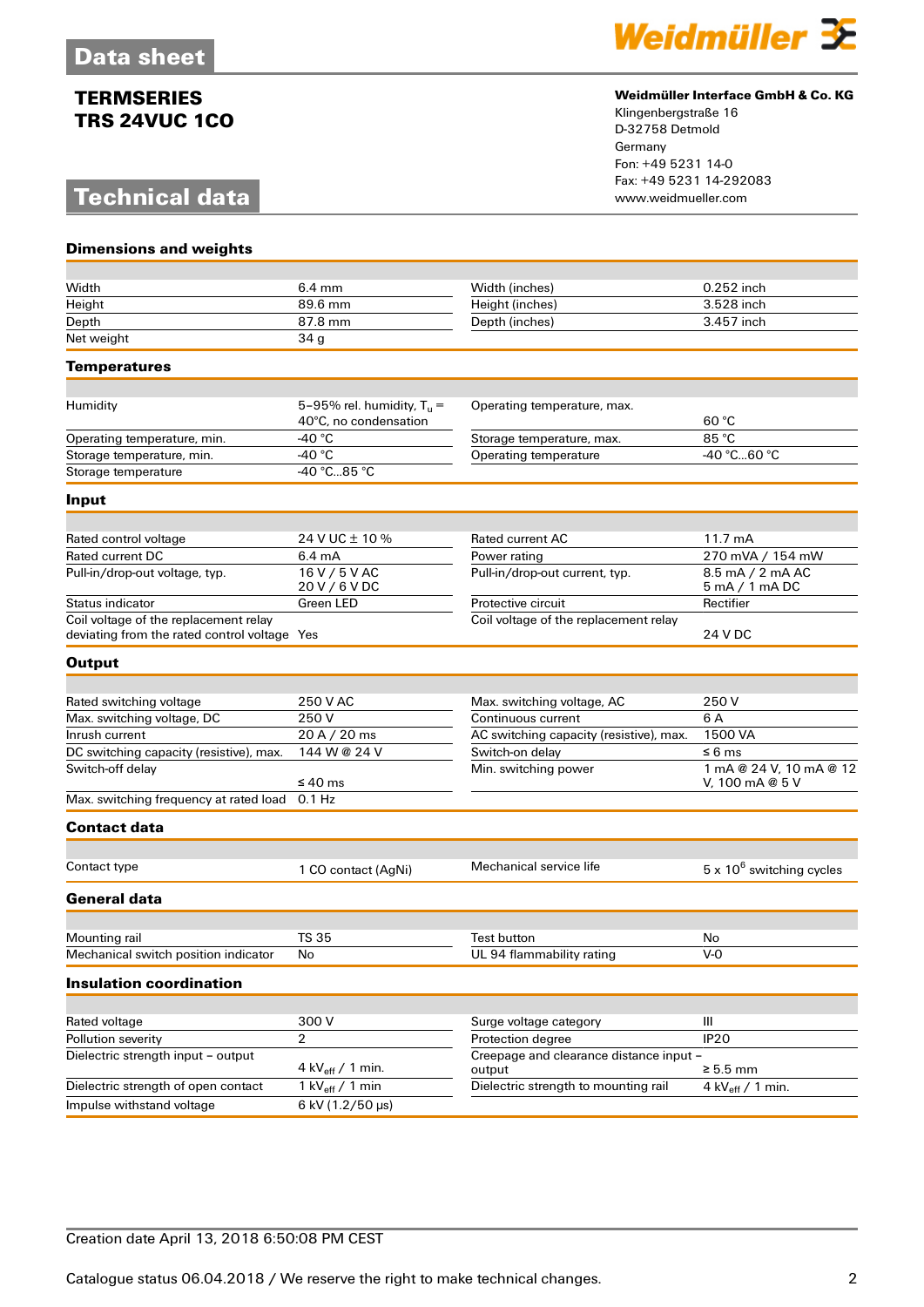# **Technical data**



#### **Weidmüller Interface GmbH & Co. KG**

Klingenbergstraße 16 D-32758 Detmold Germany Fon: +49 5231 14-0 Fax: +49 5231 14-292083

| <b>Further details of approvals / standards</b>               |                                                        |                                                               |                                                     |
|---------------------------------------------------------------|--------------------------------------------------------|---------------------------------------------------------------|-----------------------------------------------------|
| <b>Standards</b>                                              | EN 50178, EN 55011, EN                                 | Certificate No. (DNVGL)                                       |                                                     |
|                                                               | 61000-6-1, 2, 4                                        |                                                               | TAA00001E5                                          |
| Certificate no. (cULus)                                       | E141197                                                |                                                               |                                                     |
| <b>Connection data</b>                                        |                                                        |                                                               |                                                     |
|                                                               |                                                        |                                                               |                                                     |
| Wire connection method                                        | Screw connection                                       | Stripping length, rated connection                            | 8 mm                                                |
| Tightening torque, max.                                       | $0.4$ Nm                                               | Clamping range, rated connection                              | $1.5$ mm <sup>2</sup>                               |
| Clamping range, min.                                          | $0.14 \, \text{mm}^2$                                  | Clamping range, max.                                          | $2.5 \text{ mm}^2$                                  |
| Wire connection cross section AWG.<br>min.                    | <b>AWG 26</b>                                          | Wire connection cross section AWG,<br>max.                    | <b>AWG 14</b>                                       |
| Wire cross-section, solid, min.                               | $0.14 \, \text{mm}^2$                                  | Wire cross-section, solid, max.                               | $2.5$ mm <sup>2</sup>                               |
| Wire connection cross-section, finely                         |                                                        | Wire connection cross section, finely                         |                                                     |
| stranded, min.                                                | $0.14 \, \text{mm}^2$                                  | stranded, max.                                                | $2.5$ mm <sup>2</sup>                               |
| Wire cross-section, finely stranded, min.<br>(AWG)            | AWG 26                                                 | Wire cross-section, finely stranded, max.<br>(AWG)            | <b>AWG 14</b>                                       |
| Wire connection cross-section, finely                         |                                                        | Wire connection cross-section, finely                         |                                                     |
| stranded with wire-end ferrules DIN<br>46228/4, min.          | $0.25$ mm <sup>2</sup>                                 | stranded with wire-end ferrules DIN<br>46228/4, max.          | $2.5 \text{ mm}^2$                                  |
| Conductor cross-section, flexible, AEH<br>(DIN 46228-1), min. | $0.25$ mm <sup>2</sup>                                 | Conductor cross-section, flexible, AEH<br>(DIN 46228-1), max. | $2.5 \text{ mm}^2$                                  |
| Wire connection cross section, finely                         |                                                        | Wire cross-section, finely stranded, two                      |                                                     |
| stranded, two clampable wires, min.                           | $0.5$ mm <sup>2</sup><br>$0.5$ mm <sup>2</sup>         | clampable wires, max.<br>Twin wire-end ferrules, max.         | $1 \text{ mm}^2$                                    |
| Twin wire-end ferrules, min.<br><b>Blade size</b>             | size PHO                                               | Gauge to IEC 60947-1                                          | $1 \text{ mm}^2$<br>A <sub>1</sub> , B <sub>1</sub> |
|                                                               |                                                        |                                                               |                                                     |
| <b>Rated data UL</b>                                          |                                                        |                                                               |                                                     |
| Ambient temperature (operational), max. 60 °C                 |                                                        | Connection cross-section AWG, min.                            | <b>AWG 26</b>                                       |
| Connection cross-section AWG, max.                            |                                                        | Type of conductor                                             | rigid copper conductor,                             |
|                                                               | <b>AWG 14</b>                                          |                                                               | flexible copper conductor                           |
| Tightening torque, max.                                       | $0.4$ Nm                                               | Pollution severity level                                      | $\overline{2}$                                      |
| <b>Classifications</b>                                        |                                                        |                                                               |                                                     |
|                                                               |                                                        |                                                               |                                                     |
| <b>ETIM 5.0</b>                                               | EC001437                                               | <b>ETIM 6.0</b>                                               | EC001437                                            |
| eClass 6.2                                                    | 27-37-16-01                                            | eClass 7.1                                                    | 27-37-16-01                                         |
| eClass 8.1                                                    | 27-37-16-01                                            | eClass 9.0                                                    | 27-37-16-01                                         |
| eClass 9.1                                                    | 27-37-16-01                                            |                                                               |                                                     |
| <b>Product information</b>                                    |                                                        |                                                               |                                                     |
|                                                               |                                                        |                                                               |                                                     |
| Descriptive text ordering data                                | Spare relay<br>Type: RSS113024<br>Orderno.: 4060120000 |                                                               |                                                     |
| Descriptive text technical data                               | Accessories page.                                      | Accessories and dimensional drawings: refer to the TERMSERIES |                                                     |
| <b>Approvals</b>                                              |                                                        |                                                               |                                                     |
|                                                               |                                                        |                                                               |                                                     |
| Approvals                                                     |                                                        |                                                               |                                                     |
|                                                               |                                                        |                                                               |                                                     |
|                                                               | CΕ                                                     | US A                                                          |                                                     |
|                                                               |                                                        |                                                               |                                                     |
|                                                               |                                                        |                                                               |                                                     |

ROHS Conform

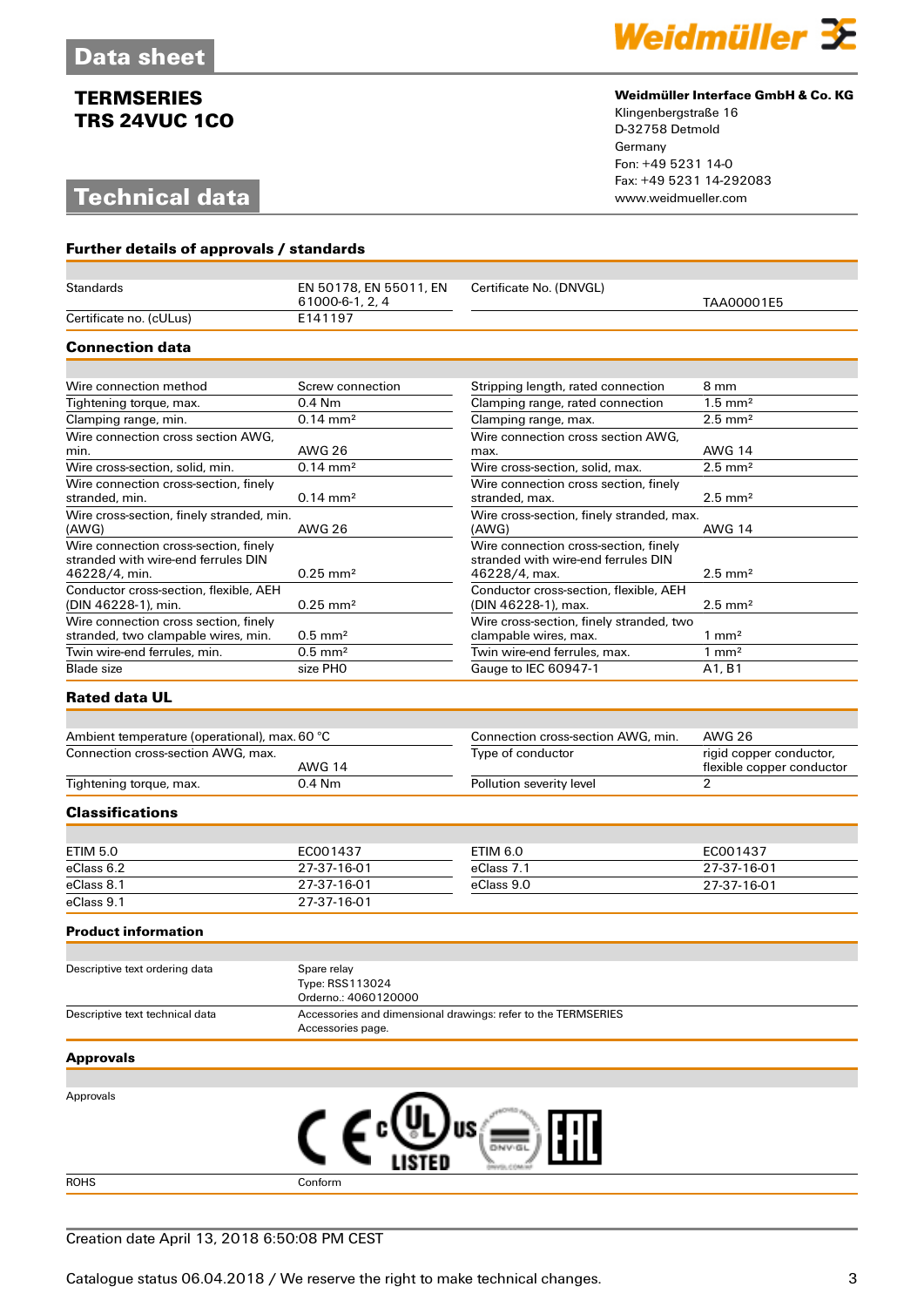# **Technical data**

## **Downloads**

| Weidmüller $\mathbf \Xi$ |  |  |
|--------------------------|--|--|
|                          |  |  |

## **Weidmüller Interface GmbH & Co. KG**

Klingenbergstraße 16 D-32758 Detmold Germany Fon: +49 5231 14-0 Fax: +49 5231 14-292083

| Approval/Certificate/Document of |                               |
|----------------------------------|-------------------------------|
| Conformity                       | DE PA5600 160229 001.pdf      |
| Brochure/Catalogue               | CAT 4.2 ELECTR 15/16 EN       |
| <b>Engineering Data</b>          | EPLAN, WSCAD, Zuken E3.S      |
| <b>Engineering Data</b>          | <b>STEP</b>                   |
| User Documentation               | <b>Operating Instructions</b> |

## Creation date April 13, 2018 6:50:08 PM CEST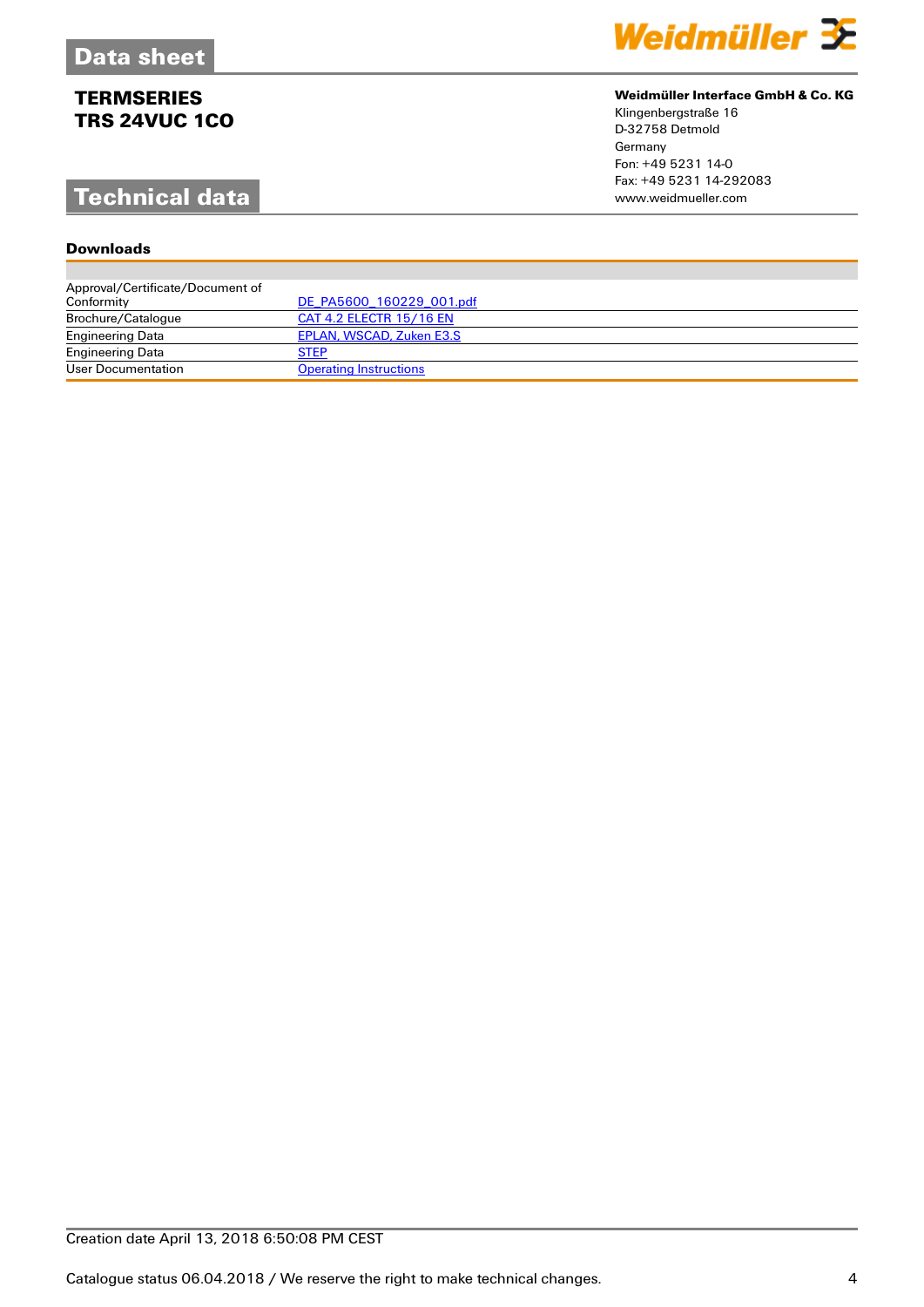# **Drawings**



## **Weidmüller Interface GmbH & Co. KG**

Klingenbergstraße 16 D-32758 Detmold Germany Fon: +49 5231 14-0 Fax: +49 5231 14-292083